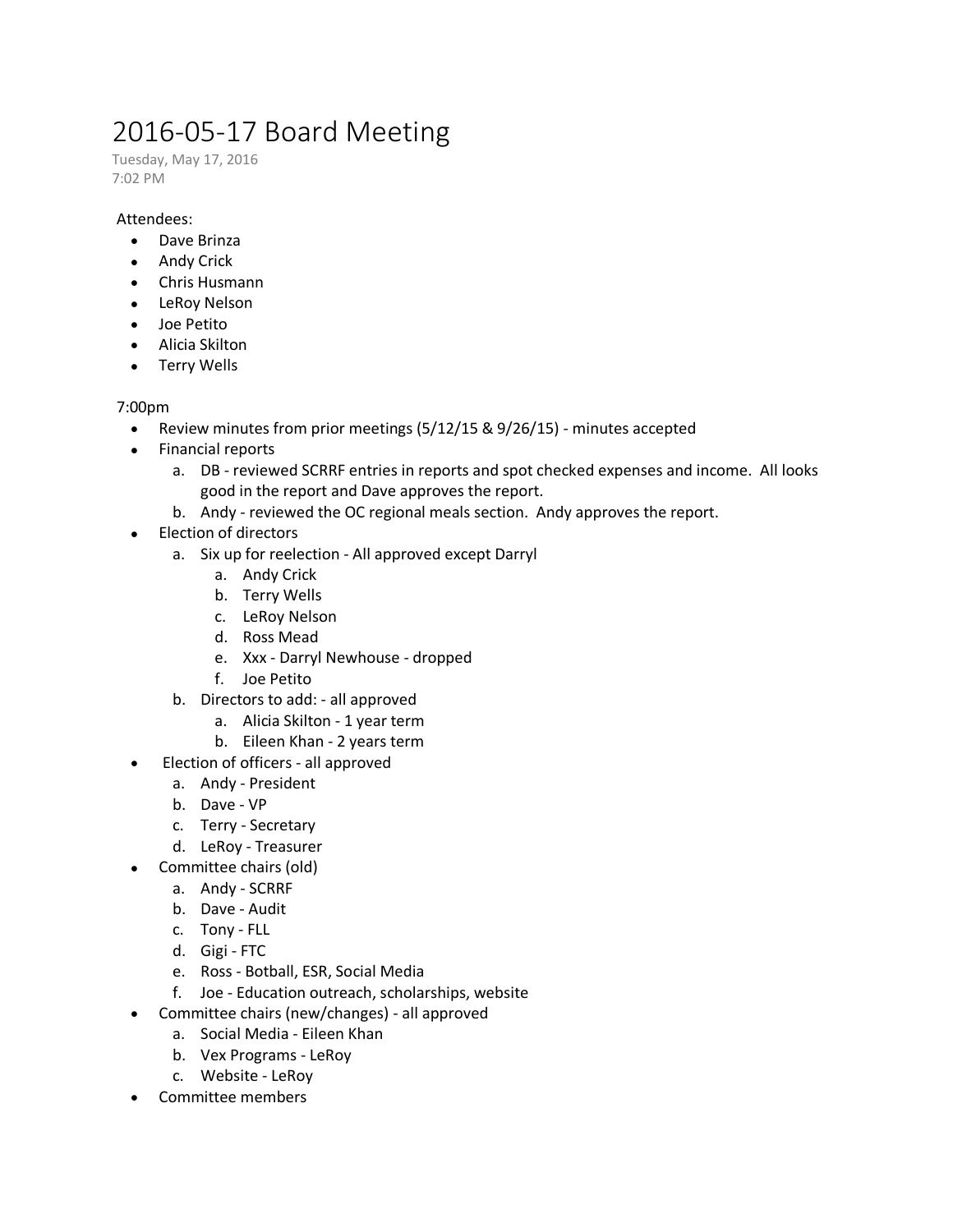- a. Andy: Educational Outreach, FTC, SCRRF
- b. Dave: Audit, SCRRF, Social Media
- c. Terry: FLL, SCRRF
- d. LeRoy: SCRRF, VEX Programs, Website
- e. Tony: FLL
- f. Chris: SCRRF
- g. Gigi: FTC
- h. Eileen: Educational Outreach, Social Media
- i. Ross: Botball, ESR, Social Media
- j. Joe: Educational Outreach, SCRRF Registrar, SCRRF Scholarships, SCRRF, Website
- k. Alicia: SCRRF, Website
- Committee Reports
	- a. FLL Tony absent
	- b. Audit Dave approved financial statements as provided by LeRoy
	- c. SCRRF Andy Highly successful year. SCRRF will be profitable from Scrimmage and Fall Classic. Promoted kit-bot build day. Fall workshops should be more SCRRF-driven. All events were well received.
	- d. FTC Gigi absent Andy covered. FTC seems to be well received as a program.
	- e. Social Media Eileen absent
	- f. VEX LeRoy 1100 teams in California last year. 300 IQ, 800 VRC, 8 VEX U teams.
	- g. Educational outreach Joe no report
	- h. Scholarship Joe Gave 3 students \$1000 each. Proposal to raise amount. Discussion to be raised going forward.
	- i. Fall workshops Joe good feedback. Need better advertising, perhaps at Fall Classic. Requested date suggestions Nov/Dec. Try to avoid FLL, testing schedules, etc. VHS is possible host site.
	- j. SCRRF registrar Joe roughly broke even this year.
	- k. Fall Classic formal planning to start June timeframe. Event 9/24-25.
- Plans for next year
	- a. SCRRF basically the same (try to avoid the Kraemer MS MPR)
	- b. LeRoy lots of grants available for VRC and IQ teams in fall 2016. 2 leagues started in San Fernando valley.
	- c. Joe Dean's homework promote program. Joe will keep us updated. Dave - Team 980 participated at Discovery Cube outreach event.
- Additional direction discussion
	- a. Andy Opportunity exists for LARobotics to use rented school facilities to teach summer classes, e.g. SolidWorks or other useful engineering skills; basic robotic sensors; electronics.
	- b. The request is that LARobotics will provide its name, website, and insurance to promote and cover the activities. The board agreed to further investigation.
	- c. Andy will investigate options and come back to the board for final approval.
- Schedule next meeting
	- a. LeRoy proposed @ Fall Classic (Saturday noon) and Scrimmage approved
- Action items
	- a. Terry minutes
	- b. LeRoy roster
	- c. Andy set date for first Fall Classic meeting, 1st or 2nd Tuesday in June.

Adjourn

8:16pm